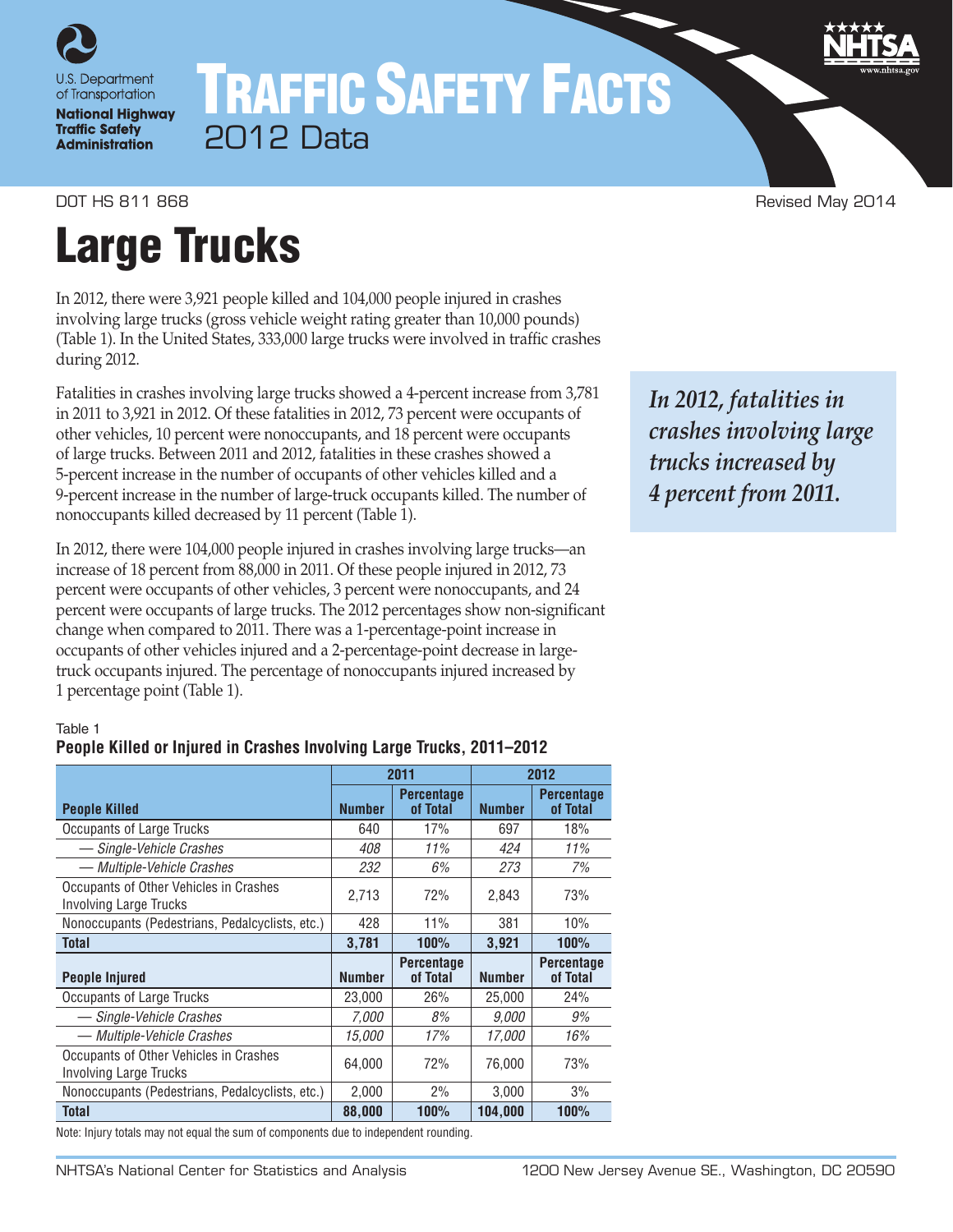#### Table 2

| Large-Truck Involvement in Fatal and Injury Crashes and Involvement Rates, |  |  |
|----------------------------------------------------------------------------|--|--|
| 2003-2012                                                                  |  |  |

|                      | In 2012, large trucks accounted for 4 percent of all registered vehicles and 9<br>percent of the total vehicle miles traveled. In 2012, these large trucks accounted<br>for 8 percent of all vehicles involved in fatal crashes and 3 percent of all vehicles<br>involved in injury and property-damage-only crashes (Table 2).                                                                                                                                                                                                                                                                                                                                                                                                                                                                                                                                                                                           |                                                              |                                               |                                                                                  |                                                |
|----------------------|---------------------------------------------------------------------------------------------------------------------------------------------------------------------------------------------------------------------------------------------------------------------------------------------------------------------------------------------------------------------------------------------------------------------------------------------------------------------------------------------------------------------------------------------------------------------------------------------------------------------------------------------------------------------------------------------------------------------------------------------------------------------------------------------------------------------------------------------------------------------------------------------------------------------------|--------------------------------------------------------------|-----------------------------------------------|----------------------------------------------------------------------------------|------------------------------------------------|
| Table 2<br>2003-2012 | Large-Truck Involvement in Fatal and Injury Crashes and Involvement Rates,                                                                                                                                                                                                                                                                                                                                                                                                                                                                                                                                                                                                                                                                                                                                                                                                                                                |                                                              |                                               |                                                                                  |                                                |
| Year                 | <b>Number of Large</b><br><b>Trucks Involved in</b><br><b>Fatal Crashes</b>                                                                                                                                                                                                                                                                                                                                                                                                                                                                                                                                                                                                                                                                                                                                                                                                                                               | <b>Number of</b><br><b>Large Trucks</b><br><b>Registered</b> | <b>Vehicle</b><br><b>Involvement</b><br>Rate* | <b>Vehicle Miles</b><br><b>Traveled</b><br>(millions)                            | <b>Vehicle</b><br><b>Involvement</b><br>Rate** |
| 2003                 | 4,721                                                                                                                                                                                                                                                                                                                                                                                                                                                                                                                                                                                                                                                                                                                                                                                                                                                                                                                     | 7,756,888                                                    | 60.86                                         | 217,876                                                                          | 2.17                                           |
| 2004                 | 4,902                                                                                                                                                                                                                                                                                                                                                                                                                                                                                                                                                                                                                                                                                                                                                                                                                                                                                                                     | 8,171,364                                                    | 59.99                                         | 220,811                                                                          | 2.22                                           |
| 2005                 | 4,951                                                                                                                                                                                                                                                                                                                                                                                                                                                                                                                                                                                                                                                                                                                                                                                                                                                                                                                     | 8,481,999                                                    | 58.37                                         | 222,523                                                                          | 2.22                                           |
| 2006                 | 4,766                                                                                                                                                                                                                                                                                                                                                                                                                                                                                                                                                                                                                                                                                                                                                                                                                                                                                                                     | 8,819,007                                                    | 54.04                                         | 222,513                                                                          | 2.14                                           |
| 2007                 | 4,633                                                                                                                                                                                                                                                                                                                                                                                                                                                                                                                                                                                                                                                                                                                                                                                                                                                                                                                     | 10,752,019                                                   | 43.09                                         | 304,178                                                                          | 1.52                                           |
| 2008                 | 4,089                                                                                                                                                                                                                                                                                                                                                                                                                                                                                                                                                                                                                                                                                                                                                                                                                                                                                                                     | 10,873,275                                                   | 37.61                                         | 310,680                                                                          | 1.32                                           |
| 2009                 | 3,211                                                                                                                                                                                                                                                                                                                                                                                                                                                                                                                                                                                                                                                                                                                                                                                                                                                                                                                     | 10,973,214                                                   | 29.26                                         | 288,306                                                                          | 1.11                                           |
| 2010                 | 3,494                                                                                                                                                                                                                                                                                                                                                                                                                                                                                                                                                                                                                                                                                                                                                                                                                                                                                                                     | 10,770,054                                                   | 32.44                                         | 286,527                                                                          | 1.22                                           |
| 2011                 | 3,633                                                                                                                                                                                                                                                                                                                                                                                                                                                                                                                                                                                                                                                                                                                                                                                                                                                                                                                     | 10,270,693                                                   | 35.37                                         | 267,594                                                                          | 1.36                                           |
| 2012                 | 3,802                                                                                                                                                                                                                                                                                                                                                                                                                                                                                                                                                                                                                                                                                                                                                                                                                                                                                                                     | 10,659,380                                                   | 35.67                                         | 268,318                                                                          | 1.42                                           |
|                      | <b>Number of Large</b>                                                                                                                                                                                                                                                                                                                                                                                                                                                                                                                                                                                                                                                                                                                                                                                                                                                                                                    | <b>Number of</b>                                             | <b>Vehicle</b>                                | <b>Vehicle Miles</b>                                                             | <b>Vehicle</b>                                 |
| Year                 | <b>Trucks Involved in</b><br><b>Injury Crashes</b>                                                                                                                                                                                                                                                                                                                                                                                                                                                                                                                                                                                                                                                                                                                                                                                                                                                                        | <b>Large Trucks</b><br><b>Registered</b>                     | Involvement<br>Rate*                          | <b>Traveled</b><br>(millions)                                                    | <b>Involvement</b><br>Rate**                   |
| 2003                 | 89,000                                                                                                                                                                                                                                                                                                                                                                                                                                                                                                                                                                                                                                                                                                                                                                                                                                                                                                                    | 7,756,888                                                    | 1,145                                         | 217,876                                                                          | 41                                             |
| 2004                 | 87,000                                                                                                                                                                                                                                                                                                                                                                                                                                                                                                                                                                                                                                                                                                                                                                                                                                                                                                                    | 8,171,364                                                    | 1,062                                         | 220,811                                                                          | 39                                             |
| 2005                 | 82,000                                                                                                                                                                                                                                                                                                                                                                                                                                                                                                                                                                                                                                                                                                                                                                                                                                                                                                                    | 8,481,999                                                    | 971                                           | 222,523                                                                          | 37                                             |
| 2006                 | 80,000                                                                                                                                                                                                                                                                                                                                                                                                                                                                                                                                                                                                                                                                                                                                                                                                                                                                                                                    | 8,819,007                                                    | 911                                           | 222,513                                                                          | 36                                             |
| 2007                 | 76,000                                                                                                                                                                                                                                                                                                                                                                                                                                                                                                                                                                                                                                                                                                                                                                                                                                                                                                                    | 10,752,019                                                   | 705                                           | 304,178                                                                          | $\overline{25}$                                |
| 2008                 | 66,000                                                                                                                                                                                                                                                                                                                                                                                                                                                                                                                                                                                                                                                                                                                                                                                                                                                                                                                    | 10,873,275                                                   | 608                                           | 310,680                                                                          | $\overline{21}$                                |
| 2009                 | 53,000                                                                                                                                                                                                                                                                                                                                                                                                                                                                                                                                                                                                                                                                                                                                                                                                                                                                                                                    | 10,973,214                                                   | 487                                           | 288,306                                                                          | 19                                             |
| 2010                 | 58,000                                                                                                                                                                                                                                                                                                                                                                                                                                                                                                                                                                                                                                                                                                                                                                                                                                                                                                                    | 10,770,054                                                   | 541                                           | 286,527                                                                          | 20                                             |
| 2011                 | 63,000                                                                                                                                                                                                                                                                                                                                                                                                                                                                                                                                                                                                                                                                                                                                                                                                                                                                                                                    | 10,270,693                                                   | 609                                           | 267,594                                                                          | 23                                             |
| 2012                 | 77,000                                                                                                                                                                                                                                                                                                                                                                                                                                                                                                                                                                                                                                                                                                                                                                                                                                                                                                                    | 10,659,380                                                   | 719                                           | 268,318                                                                          | 29                                             |
|                      | Note: In 2012, the Federal Highway Administration implemented an enhanced methodology for estimating registered<br>vehicles and vehicle miles traveled by vehicle type. These revisions were applied to data from 2007 through<br>2012. In some cases the changes were significant and should be taken into account when comparing registered<br>vehicle counts and/or vehicle miles traveled for 2006 and earlier years with the numbers for 2007 and later years.<br>Source: Vehicle miles traveled and registered vehicles – Federal Highway Administration.<br><b>Crash Characteristics</b><br>In 2012, large trucks were more likely to be involved in a fatal multiple-vehicle<br>crash as opposed to a fatal single-vehicle crash than were passenger vehicles (81%<br>of fatal crashes involving large trucks are multiple-vehicle crashes, compared with<br>58% for fatal crashes involving passenger vehicles). |                                                              |                                               |                                                                                  |                                                |
|                      | In 46 percent of the two-vehicle fatal crashes, both the large truck and the other<br>vehicle were proceeding straight at the time of the crash. In 9 percent of the<br>crashes, the other vehicle was turning. In 12 percent, either the truck or the other<br>vehicle was negotiating a curve. In 7 percent of fatal crashes, either the truck or the                                                                                                                                                                                                                                                                                                                                                                                                                                                                                                                                                                   |                                                              |                                               | other vehicle was stopped or parked in a traffic lane (5% and 2%, respectively). |                                                |

# **Crash Characteristics**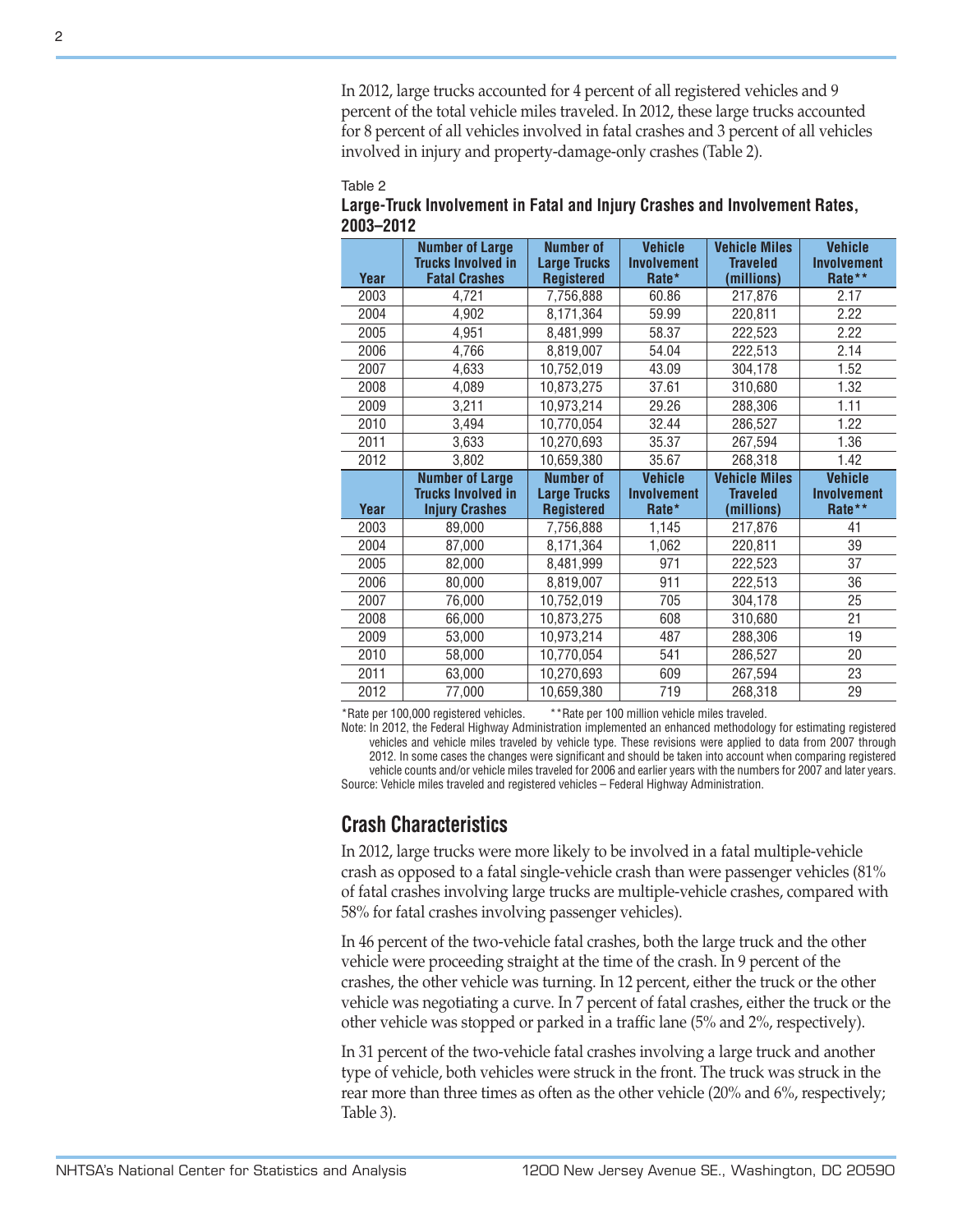#### Table 3

# **Percentage of Two-Vehicle Crashes Involving Large Trucks, by Initial Impact Point of the Large Truck and Other Vehicle, 2012**

| <b>Impact Point on</b> | <b>Initial Impact Point on Other Vehicle</b> |                  |                   |             |       |  |
|------------------------|----------------------------------------------|------------------|-------------------|-------------|-------|--|
| <b>Large Truck</b>     | <b>Front</b>                                 | <b>Left Side</b> | <b>Right Side</b> | <b>Rear</b> | Total |  |
| Front                  | 31%                                          | 14%              | 11%               | 6%          | 62%   |  |
| Left Side              | 9%                                           | 1%               | $1\%$             | 0%          | 11%   |  |
| <b>Right Side</b>      | 6%                                           | $1\%$            | 0%                | 0%          | 7%    |  |
| Rear                   | 19%                                          | $1\%$            | 0%                | 0%          | 20%   |  |
| <b>Total</b>           | 65%                                          | 17%              | 12%               | 6%          | 100%  |  |

Note: Totals may not equal the sum of components due to independent rounding.

Seventy-eight percent of the fatal crashes involving large trucks occurred on weekdays. Of those weekday large-truck fatal crashes, 72 percent occurred during the daytime hours of 6 a.m. to 5:59 p.m. (Figure 1).

#### Figure 1

### **Percentage of Fatal Crashes Involving Large Trucks, by Land Use, Day of Week, Time of Day, Time of Day (Weekday), and Time of Day (Weekend), 2012**

*In 2012, large trucks were more than three times more likely than other vehicles to be struck in the rear in two-vehicle fatal crashes.*



Note: Unknown within various categories are not shown. Weekday: 6 a.m. Monday to 5:59 p.m. Friday Weekend: 6 p.m. Friday to 5:59 a.m. Monday Daytime: 6 a.m. to 5:59 p.m. Nighttime: 6 p.m. to 5:59 a.m.

# **Large-Truck Drivers**

The percentage of large-truck drivers involved in fatal crashes who had blood alcohol concentrations (BAC) of .08 grams per deciliter  $(g/dL)$  or higher was 2 percent in 2012. For drivers of other types of vehicles involved in fatal crashes in 2012, the percentages of drivers with BAC levels .08 g/dL or higher were 23 percent for passenger cars, 22 percent for light trucks, and 27 percent for motorcycles (Figure 2).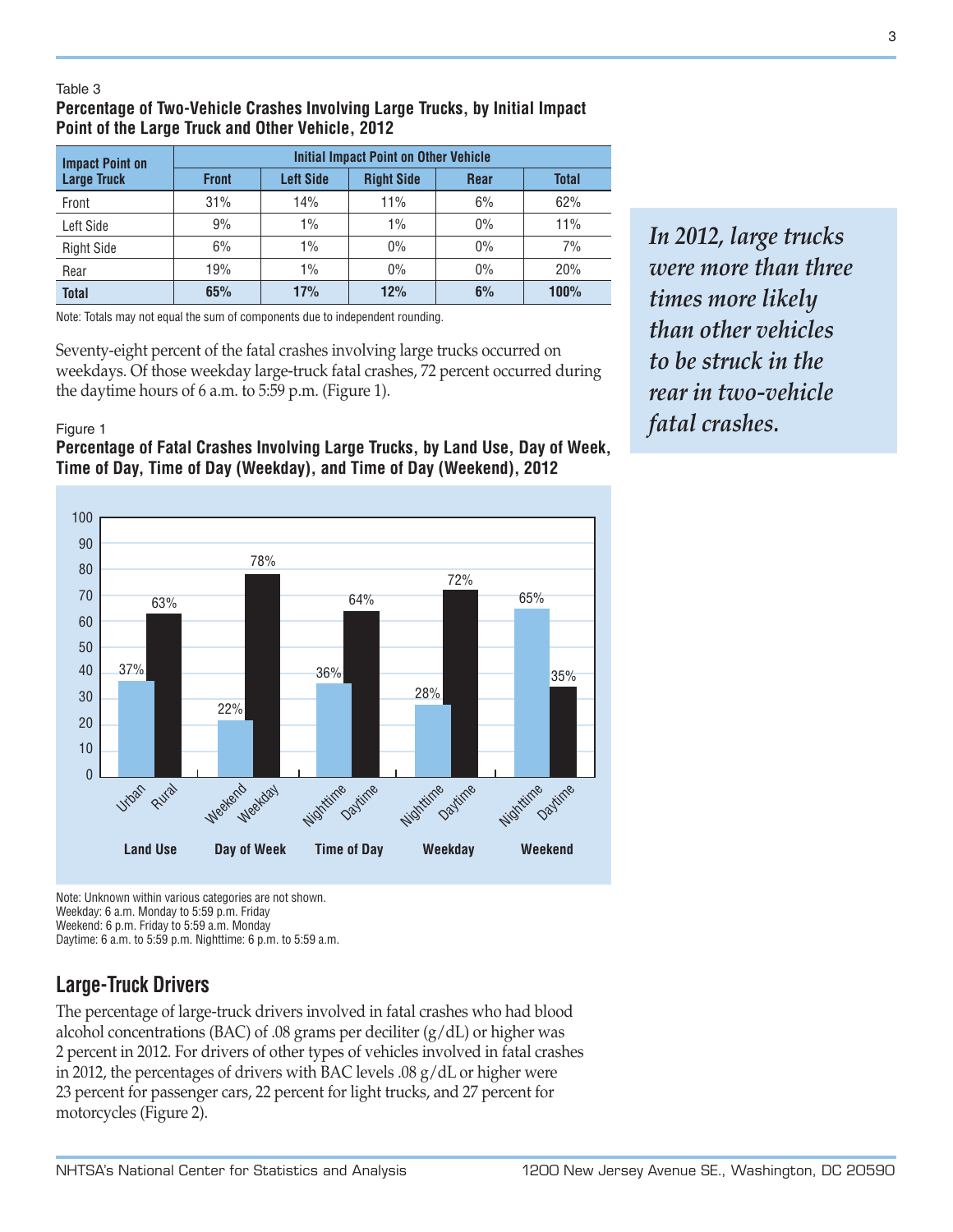#### Figure 2

**Estimated Proportions of Drivers in Fatal Crashes With BACs .08 g/dL or Greater, 2003–2012**

*Drivers of large trucks were less likely to have a previous license suspension or revocation than were passenger car drivers.*



Drivers of large trucks in fatal crashes were less likely to have a previous license suspension or revocation than were passenger car drivers (8.2% and 14.9%, respectively; Figure 3).

Nearly 18 percent of all large-truck drivers involved in fatal crashes in 2012 had at least one prior speeding conviction, compared to almost 17 percent of passenger car drivers involved in fatal crashes (Figure 3).

#### Figure 3

#### **Previous Driving Records of Drivers Involved in Fatal Traffic Crashes, by Vehicle Type, 2012**



Note: Excludes all drivers with previous records that were unknown.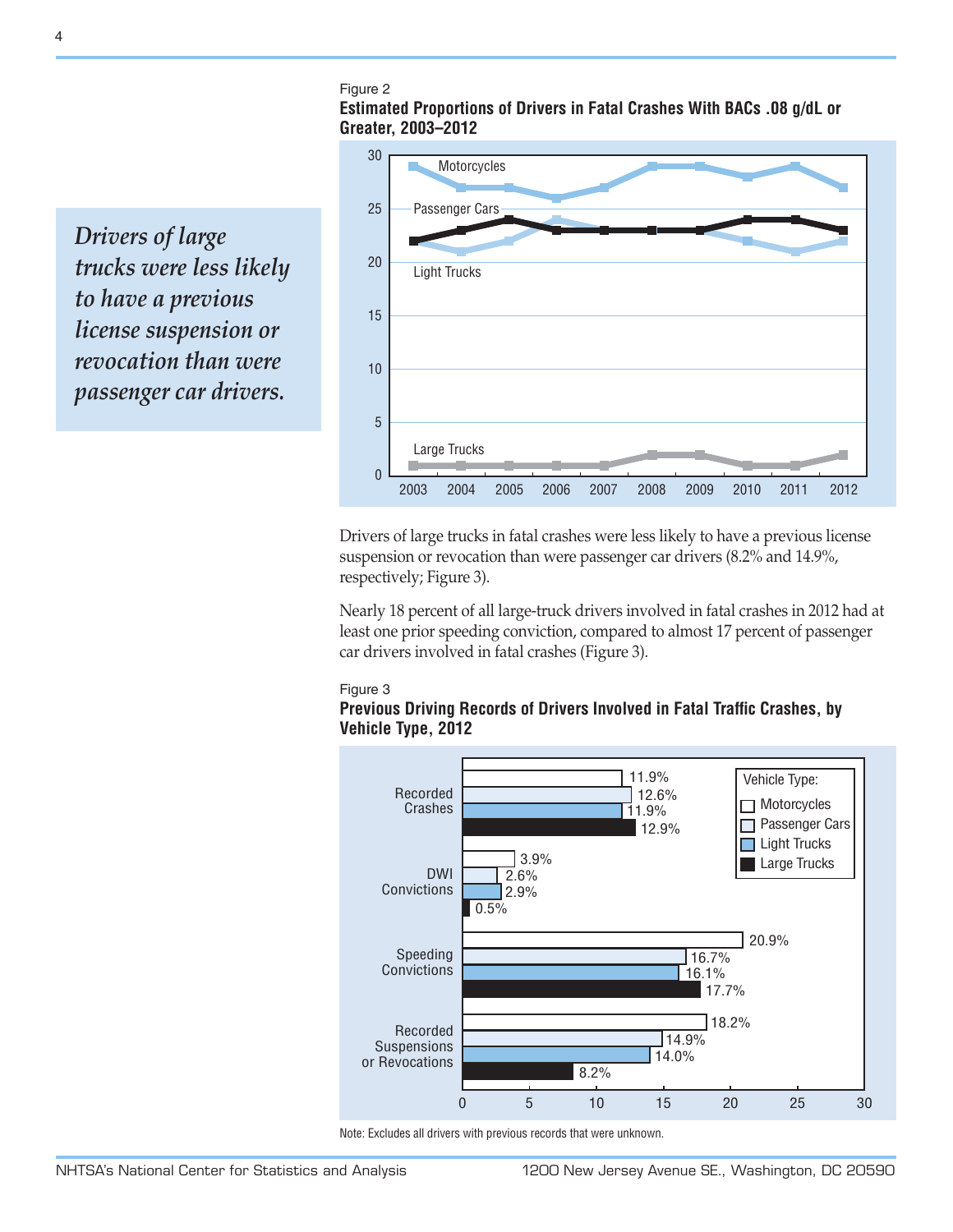Table 4 shows large-truck involvement in fatal crashes by State for 2012. The percentage of involvement ranged from 3.1 percent in Massachusetts to 20.2 percent in North Dakota. In 12 of the States, large-truck involvement was higher than 10 percent. The national average for large-truck involvement was 8.3 percent in 2012.

# **For more information**

Information on traffic fatalities is available from the National Center for Statistics and Analysis (NCSA), NVS-424, 1200 New Jersey Avenue SE., Washington, DC 20590. NCSA can be contacted at 800-934-8517 or via the following e-mail address: [ncsaweb@dot.gov](mailto:ncsaweb%40dot.gov?subject=ncsaweb%40dot.gov). General information on highway traffic safety can be accessed by Internet users at [www.nhtsa.gov/](www.nhtsa.gov/NCSA) [NCSA](www.nhtsa.gov/NCSA). To report a safety-related problem or to inquire about motor vehicle safety information, contact the Vehicle Safety Hotline at 888-327-4236.

Other fact sheets available from the National Center for Statistics and Analysis are *Alcohol-Impaired Driving, Bicyclists and Other Cyclists, Children, Motorcycles, Occupant Protection, Older Population, Overview, Passenger Vehicles, Pedestrians, Race and Ethnicity, Rural/Urban Comparisons, School Transportation-Related Crashes, Speeding, State Alcohol Estimates, State Traffic Data,* and *Young Drivers*. Detailed data on motor vehicle traffic crashes are published annually in *Traffic Safety Facts: A Compilation of Motor Vehicle Crash Data from the Fatality Analysis Reporting System and the General Estimates System*. The fact sheets and annual Traffic Safety Facts report can be accessed online at [www-nrd.nhtsa.dot.gov/CATS/index.aspx.](http://www-nrd.nhtsa.dot.gov/CATS/index.aspx)



**National Highway Traffic Safety Administration**